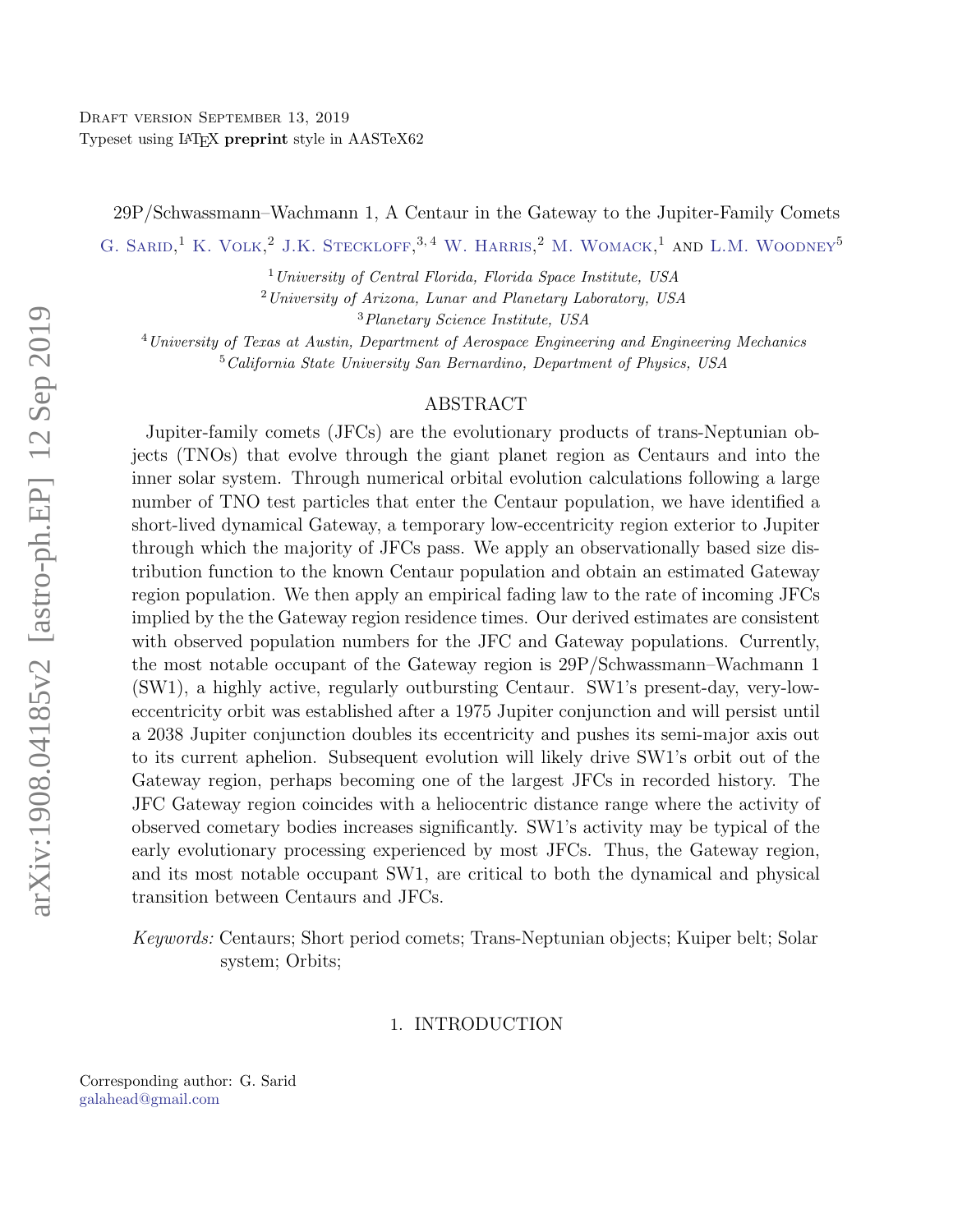

<span id="page-1-0"></span>**Figure 1.** Perihelion-aphelion distribution of JFCs (gray circles;  $2 < T<sub>J</sub> < 3$ ) and several objects of interest, including SW1 (red circles). Our  $[q,Q]$ -defined JFC population is enclosed by the dashed red line. The "JFC Gateway region" is shown in blue (see Section [2\)](#page-3-0). A Tisserand parameter-based classification of "bound JFCs" [\(Horner et al.](#page-11-0) [2003\)](#page-11-0) is shown for comparison (yellow squares). We note a distinction in the main mechanisms driving activity using gray arrows along the x-axis: the water–ice sublimation controlled region extends inward from  $\sim 3.5$  au and mechanisms other than water sublimation are prominent from  $\sim 4$  au outward.

Centaurs are a transient population of icy bodies that dynamically link the outer solar system's trans-Neptunian object (TNO) population with the Jupiter-family comets (JFCs). Centaurs have perihelia and semi-major axes between the orbits of Jupiter and Neptune [\(Jewitt](#page-11-1) [2009\)](#page-11-1), with frequent gravitational perturbations from the giant planets driving their dynamical evolution. JFCs are comets whose dynamics are controlled by Jupiter. They are often defined using the Tisserand parameter with respect to Jupiter  $(T_J = a_J/a + 2\sqrt{a/a_j(1-e^2)}\cos i)$  to have  $2 < T_J < 3$ . The Tisserand parameter neglects the presence of other planets, so we apply another definition for JFCs: objects with perihelia interior to Jupiter  $(q < 5.2 \text{ au})$  and aphelia well-separated from Saturn  $(Q < 7 \text{ au})$ . We refer to this as our JFC [q-Q] definition.

Fig. [1](#page-1-0) illustrates the JFC population defined using  $T_J$  and [q-Q]. For reference, we include another dynamical mapping of JFCs that divides objects with  $T_J < 3$  into several dynamical groups (e.g., 'loosely bound'  $2.5 < T_J < 2.8$  and 'tightly bound'  $2.8 < T_J < 3$ ), all with  $q < 4$  au [\(Horner et al.](#page-11-0) [2003\)](#page-11-0). Our [q-Q]-defined JFCs include ∼ 75% of those 'bound' objects while also including some objects with  $q > 4$  that may be transitioning to JFC status.

Centaur evolution is dominated by chaotic gravitational perturbations, so an individual Centaur's orbital pathway through the giant planet region is highly sensitive to its initial conditions. Nevertheless, trends emerge in the evolution of Centaurs as a population. Passage through the Centaur region typically takes ∼1–10 Myr [\(Tiscareno & Malhotra](#page-11-2) [2003;](#page-11-2) [Duncan et al.](#page-10-0) [2004;](#page-10-0) [Di Sisto & Brunini](#page-10-1) [2007\)](#page-10-1), with multiple possible outcomes. The giant planets can eject Centaurs back into the TNO's scattering population, into the Oort Cloud, or out of the solar system entirely (see, e.g., [Dones et al.](#page-10-2) [2015\)](#page-10-2). Centaurs that avoid such ejection evolve inward into the JFC population, passing through many gravitational interactions, and conceivably a transition region to enter (or exit) the inner solar system. The JFC population is observed to be prevalent with small nuclei, which is consistent with a total Centaur population of order  $10^7$  objects larger than 2 km in diameter [\(Sheppard et al.](#page-11-3) [2000\)](#page-11-3).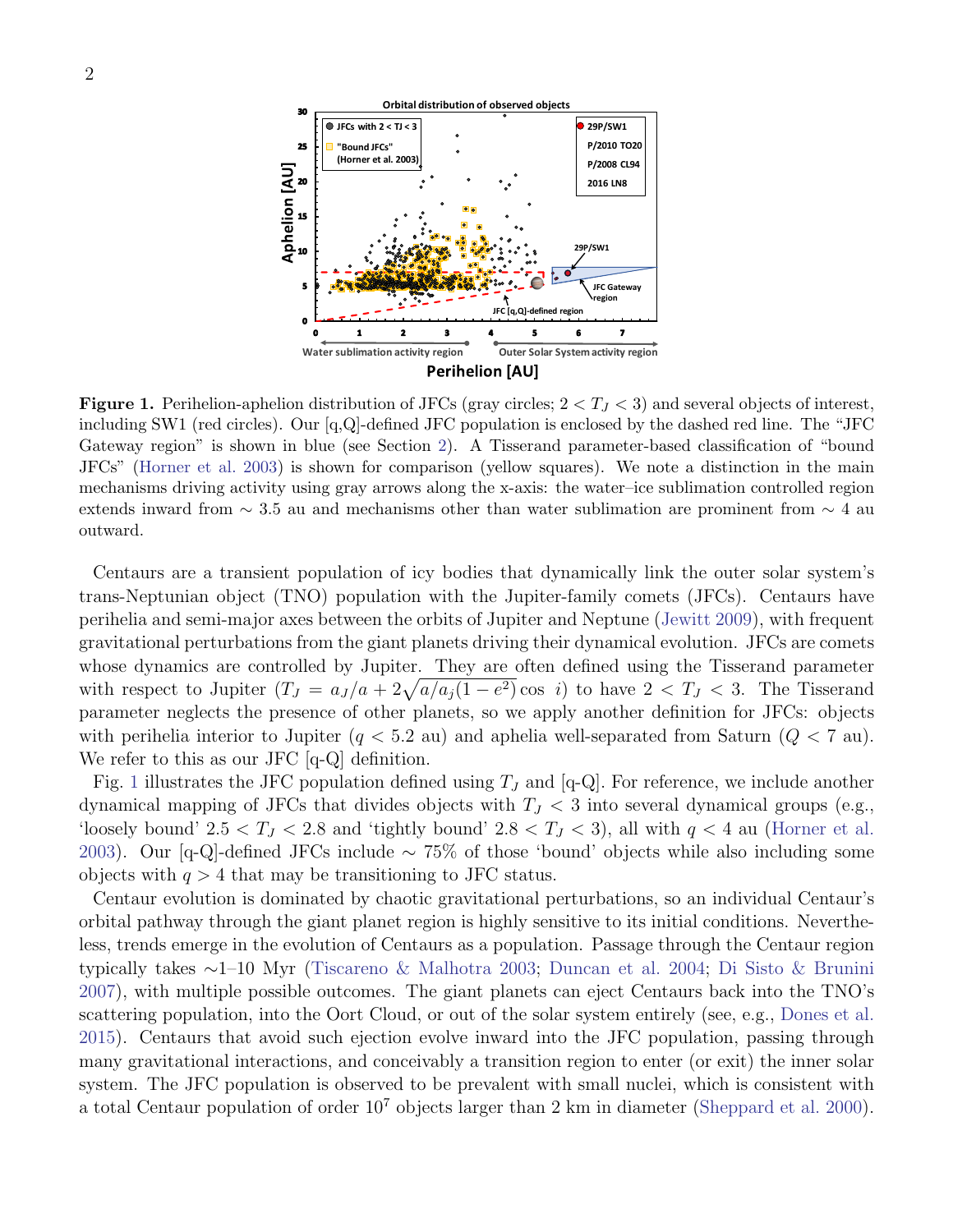29P/Schwassmann–Wachmann 1 (hereafter SW1), discovered while outbursting in 1927, was the first observed small body with an orbit entirely beyond Jupiter. While its activity and outburst characteristics led to its classification as a comet, the subsequent discovery of other bodies between Jupiter and Neptune, followed by dynamical models linking TNOs and JFCs, place SW1 in better context as a member of the Centaur population. SW1's low-inclination  $(i = 9.37°)$  and nearly circular orbit (heliocentric distance range 5.77-6.28 au;  $e = 0.043$ ) put it at the inner edge of the Centaur region; its Tisserand parameter  $(T_J = 2.985)$  also places it at the cusp between the two populations  $(e.g.$  Fernández et al. [2018\)](#page-10-3).

While initially SW1 appears to be an outlier, there are now three other observed objects in its orbital region: P/2010 TO20 LINEAR-Grauer, P/2008 CL94 Lemmon and 2016 LN8. Fig. [1](#page-1-0) shows these objects, highlighting their position relative to the JFCs. Their diameters are estimated to be between 4 and 12 km, from coma-corrected nucleus photometric observations [\(Lacerda](#page-11-4) [2013;](#page-11-4) [Kulyk](#page-11-5) [et al.](#page-11-5) [2016,](#page-11-5) for  $P/2010$  TO20 and  $P/2008$  CL94, respectively) or H-magnitudes (MPC database for 2016 LN8, assuming 10% albedo). For centaurs, an ensemble analysis gives a mean albedo of 8% ±4% [\(Stansberry et al.](#page-11-6) [2008;](#page-11-6) [Bauer et al.](#page-10-4) [2013\)](#page-10-4), which is consistent with diameters between ∼10 and 14 km. NEOWISE provided an independent diameter estimate for P/2010 TO20 of 10.6 km [\(Bauer et al.](#page-10-5) [2017,](#page-10-5) see online data).

These objects meet the orbital definition of a Centaur, but they also have  $T_J$  near the upper boundary of the JFC definition (with 2016 LN8's  $T<sub>J</sub>$  in the middle of the JFC range due to its high inclination of 43◦ ). Interestingly, in 2011, P/2010 TO20 had an orbit confined between 5.1 and 6.1 au, compared with its current orbit spanning 5.5–6.1 au; this short-timescale variation underscores the transient nature of this Gateway region between Centaurs and JFCs (see the definition of "JFC Gateway Region" in Sec. [2\)](#page-3-0).

SW1 is the only continuously active, large Centaur in the Gateway region. Additionally, it is the only icy object with a predictable pattern of major outbursts [\(Trigo-Rodr´ıguez et al.](#page-11-7) [2008;](#page-11-7) [Miles et al.](#page-11-8) [2016\)](#page-11-8), despite its orbit being entirely beyond the region where surface water–ice sublimates efficiently (distances  $\leq 3-4$  au). However, the Gateway region where SW1 resides (heliocentric distances of ∼5– 7 au) is where distantly active comets tend to show strong increases in outgassing and outbursts. The rapid crystallization of amorphous water ice could drive this activity (e.g. [Sarid & Prialnik](#page-11-9) [2009;](#page-11-9) [Womack et al.](#page-11-10) [2017\)](#page-11-10). Alternatively, newly exposed volatile ice patches (e.g.,  $CO$ ,  $CO<sub>2</sub>$ ) or release of sub-surface volatile gas pockets could also drive such distant activity (see, e.g. [Prialnik et al.](#page-11-11) [2004;](#page-11-11) [Guilbert-Lepoutre et al.](#page-11-12) [2015\)](#page-11-12).

The first direct millimeter-wavelength detection of CO emission in any cometary object was made in SW1 by [Senay & Jewitt](#page-11-13) [\(1994b,](#page-11-13)[a\)](#page-11-14). Similarly, over a span of 18 months, SW1's CO production rate was noted by the same observers to range between 1.1 and  $1.4 \times 10^{28}$  molecules/sec, with a double-peaked velocity profile (0.5 to -0.1km) that was interpreted as a jet [\(Senay & Jewitt](#page-11-15) [1995\)](#page-11-15). Interestingly, this supports a more current model for outbursts, based on a combination of observation analyses [\(Schambeau](#page-11-16) [2018\)](#page-11-16). CO gas has been measured in SW1's coma during all activity phases [\(Crovisier et al.](#page-10-6) [1995;](#page-10-6) [Festou et al.](#page-10-7) [2001;](#page-10-7) [Gunnarsson et al.](#page-11-17) [2008;](#page-11-17) [Paganini et al.](#page-11-18) [2013\)](#page-11-18), even sometimes exceeding CO production rates of comet C/1995 O1 (Hale–Bopp) at comparable heliocentric distances (see [Womack et al.](#page-11-10) [2017\)](#page-11-10). Simultaneous observations of gas and dust during times of high activity could provide further observational constraints on these outburst mechanisms (K. Wierzchos & M. Womack 2019, in preparation).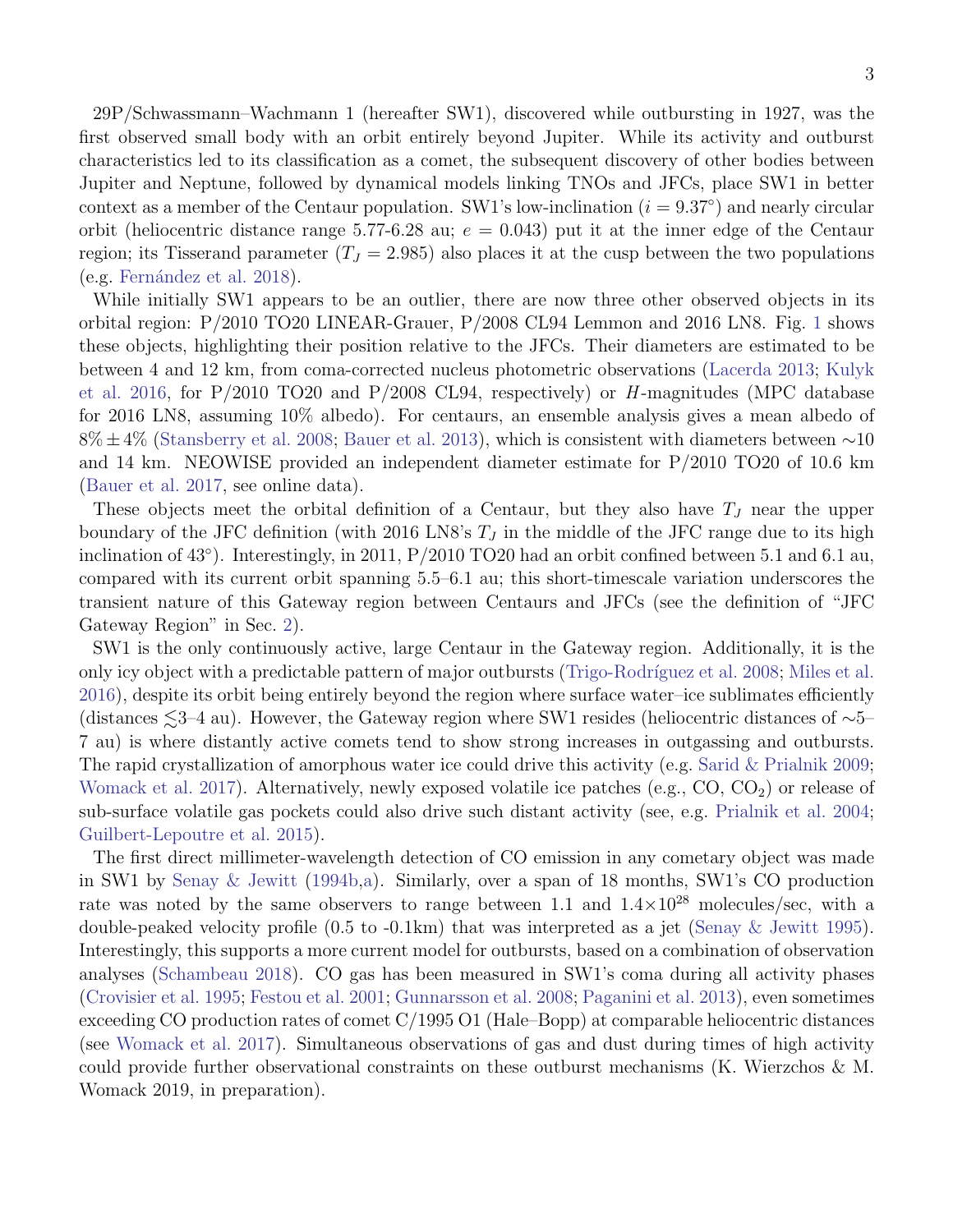It may be the case that the Gateway region, with its potentially overlapping activity mechanisms, is where inbound JFCs experience the onset of bona fide cometary activity. SW1's orbital configuration and unique activity characteristics motivate us to examine its orbital context and its relationship to the JFC population.

### 2. DYNAMICAL MODELING OF THE TNO-CENTAUR-JFC TRANSITION

<span id="page-3-0"></span>We use forward modeling to determine how objects evolve dynamically from TNO reservoirs, through the Centaur population, and into the JFC region. The latter transition involves a relatively transient yet robust phase of SW1-like orbits, which we call the "JFC Gateway region."

To account for vastly differing timescales in different regions of the solar system, we model this in two parts: (1) the dynamical evolution of the TNO source population into the Centaur population  $({\sim 10^8} - 10^9 \text{ yr})$ ; (2) detailed evolution of Centaur orbits  $({\sim 10^6} - 10^7 \text{ yr})$ , their passage through the JFC Gateway region, and subsequent evolution as JFCs ( $\sim 10^{4}$ – $10^{5}$  yr). The first part can be modeled with only gravitational perturbations from the Sun and giant planets, greatly reducing the computational cost of long-timescale simulations. The second part requires including gravitational perturbations set by the terrestrial planets and thus a much smaller integration time step.

To model Centaur production, we integrate test particles representing TNO populations forward in time for 500 Myr under the gravitational influence of the Sun and four giant planets. We use the Mercurius package within the REBOUND orbit integration software package (Rein  $\&$  Liu [2012\)](#page-11-19), which allows us to track particles through close encounters with the planets. We follow each test particle until it reaches heliocentric distances either greater than 2000 au or less than 4 au. The inner boundary is set by the absence of the terrestrial planets; the outer boundary is set by the absence of galactic tides and other external influences that become important far from the Sun. As test particles enter the Centaur population (which here we define as orbits entirely contained in the giant planet region;  $q > 5.2$  au and  $Q < 30.1$  au), we record their orbital history at a sufficiently high cadence to allow us to produce high-resolution maps of their ensemble orbital evolution.

We consider two different TNO source region models for these integrations to test whether the distribution of Centaurs (and the nature of the Centaur to JFC transition) depends on the assumed source region distribution. We model: (1) the actively scattering trans-Neptunian population and (2) a simplified "stirred" classical Kuiper belt population. The actively scattering objects have orbits that are currently evolving in semi-major axis due to perturbations from the giant planets [\(Gladman](#page-11-20) [et al.](#page-11-20) [2008\)](#page-11-20). We use a scattering population model from [Kaib et al.](#page-11-21) [\(2011\)](#page-11-21) as our initial conditions, which is consistent with current observations of the outer solar system [\(Shankman et al.](#page-11-22) [2016;](#page-11-22) [Lawler](#page-11-23) [et al.](#page-11-23) [2018\)](#page-11-23). This model extends to the inner Oort cloud, so we take only orbits with semi-major axes smaller than 1000 au. We start with  $\sim 17,000$  test particles, of which  $\sim 1100$  enter the Centaur population within 500 Myr.

For the classical Kuiper belt, we model the "stirred" population: objects confined to semi-major axes  $a = 42-47$  au with perihelia  $q > 37$  au [\(Petit et al.](#page-11-24) [2011\)](#page-11-24). We assume a Rayleigh distribution of inclinations with a width of 5<sup>°</sup> (for comparison, the model scattering population's width is  $\sim 15^{\circ}$ ). We find that  $\sim 2300$  of our initial  $\sim 25,000$  stirred classical belt particles enter the Centaur region within  $500 \mathrm{Myr}^1$  $500 \mathrm{Myr}^1$ .

<span id="page-3-1"></span><sup>&</sup>lt;sup>1</sup> Note that this does not reflect the current classical belt's absolute Centaur production rate because these simplified initial conditions include unstable regions of resonances with Neptune that overlap the classical belt population.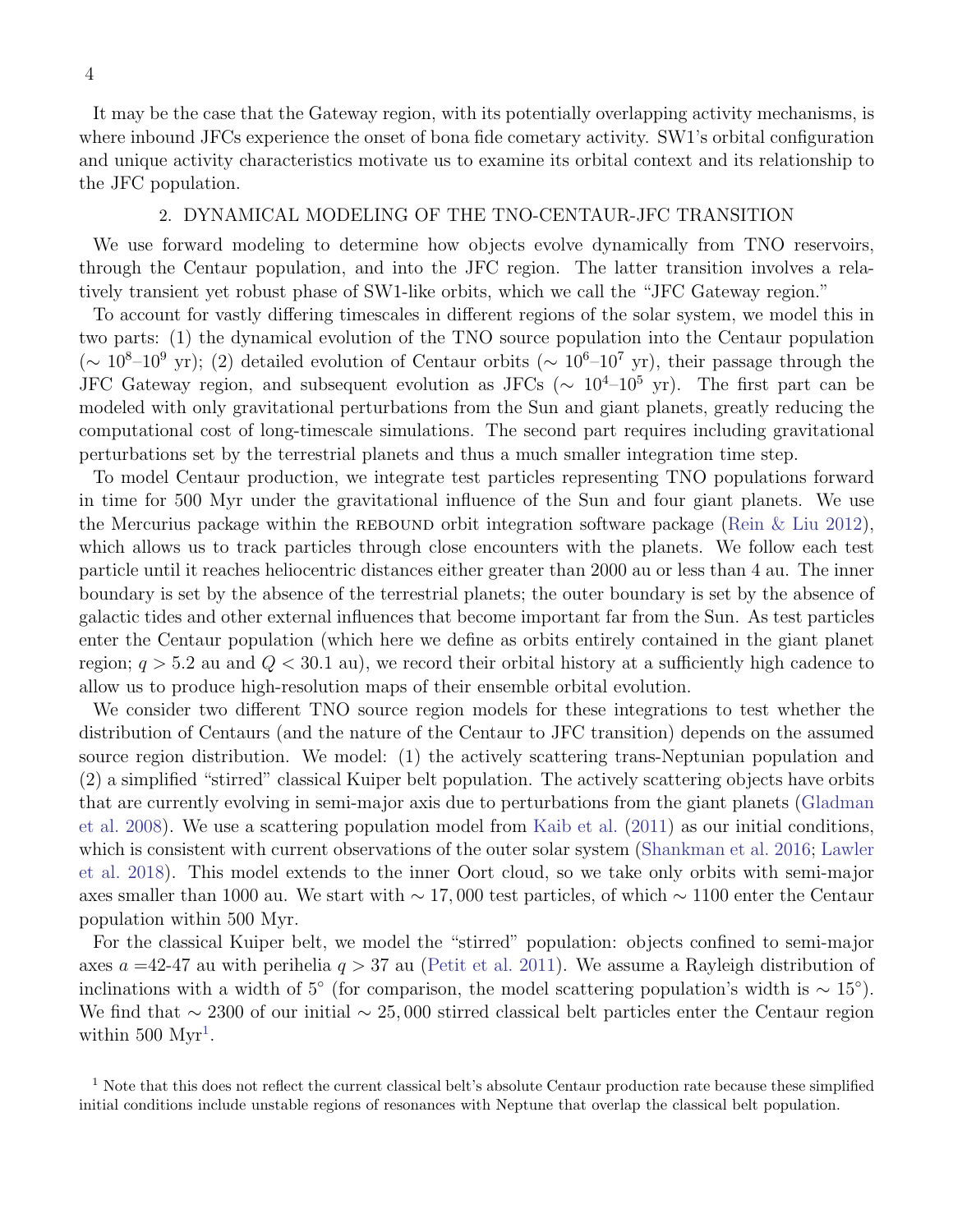

<span id="page-4-0"></span>Figure 2. Average time spent (log scale; in color) per Centaur test particle at different semi-major axes and eccentricities; note that not all particles that become Centaurs evolve to small semi-major axes, so the time distribution reflects both local dynamical timescales and the probability of a particle arriving at that  $a-e$  combination. SW1's location is indicated with a small star and the white lines indicate the boundaries of our JFC Gateway region.

As expected, highly chaotic evolution in the giant planet region largely erases these Centaurs' initial TNO conditions. Fig. [2](#page-4-0) shows the time-weighted distribution of particles in the Centaur region (we combined both simulations because there are no significant differences in the  $a - e$  distribution). The median time these test particles spend with orbits entirely within the giant planet region is  $\sim$  2.4 Myr, the majority of which is spent in the outer Centaur region; approximately 80% and 50% of Centaur test particles reach semi-major axes interior to Uranus and Saturn, respectively.

We define the "JFC Gateway region" as containing non-Jupiter crossing orbits with relatively low eccentricities and aphelia well-separated from Saturn:  $q > 5.4$  au (perihelion outside Jupiter's aphelion) and  $Q < 7.8$  au (aphelion  $> 4$  Hill radii away from Saturn's semi-major axis and  $\geq 3$  Hill radii from Saturn's perihelion). Our simulations produced ∼ 3200 Centaurs within 500 Myr, and  $\sim$  700 (21%) of these particles spend time in this JFC Gateway region. Note that this percentage and the total time these Centaurs spend in the JFC Gateway region (Fig. [2\)](#page-4-0) reflects only evolution prior to entering the inner solar system due to the absence of the terrestrial planets in these initial simulations.

To explore the transition between the Centaurs and JFCs (which requires including the terrestrial planets in the simulations), we took as initial conditions the orbit of every Centaur test particle from the above simulations at the time step that it first reached semi-major axis  $a < 30$  au. These orbits were each cloned 10 times by randomizing mean anomalies, longitudes of ascending node, and arguments of perihelion, and then integrated forward using Mercurius under the influence of the Sun, the terrestrial planets, and the giant planets for  $10<sup>8</sup>$  yr. Test particles were removed if they came too close to the Sun  $(q < 0.05$  au) or were ejected to very distant  $(Q > 2000$  au) orbits. Orbital histories for the test particles were output at increasingly frequent intervals as they moved to smaller semi-major axes (ranging from every 5000 yr near Neptune to every 5 yr in the inner solar system). As noted earlier, the evolution of test particles in the inner solar system does not strongly depend on the particular TNO distribution, so we combine both source regions in our analysis, giving us a sample size of nearly 12,000 JFC test particles.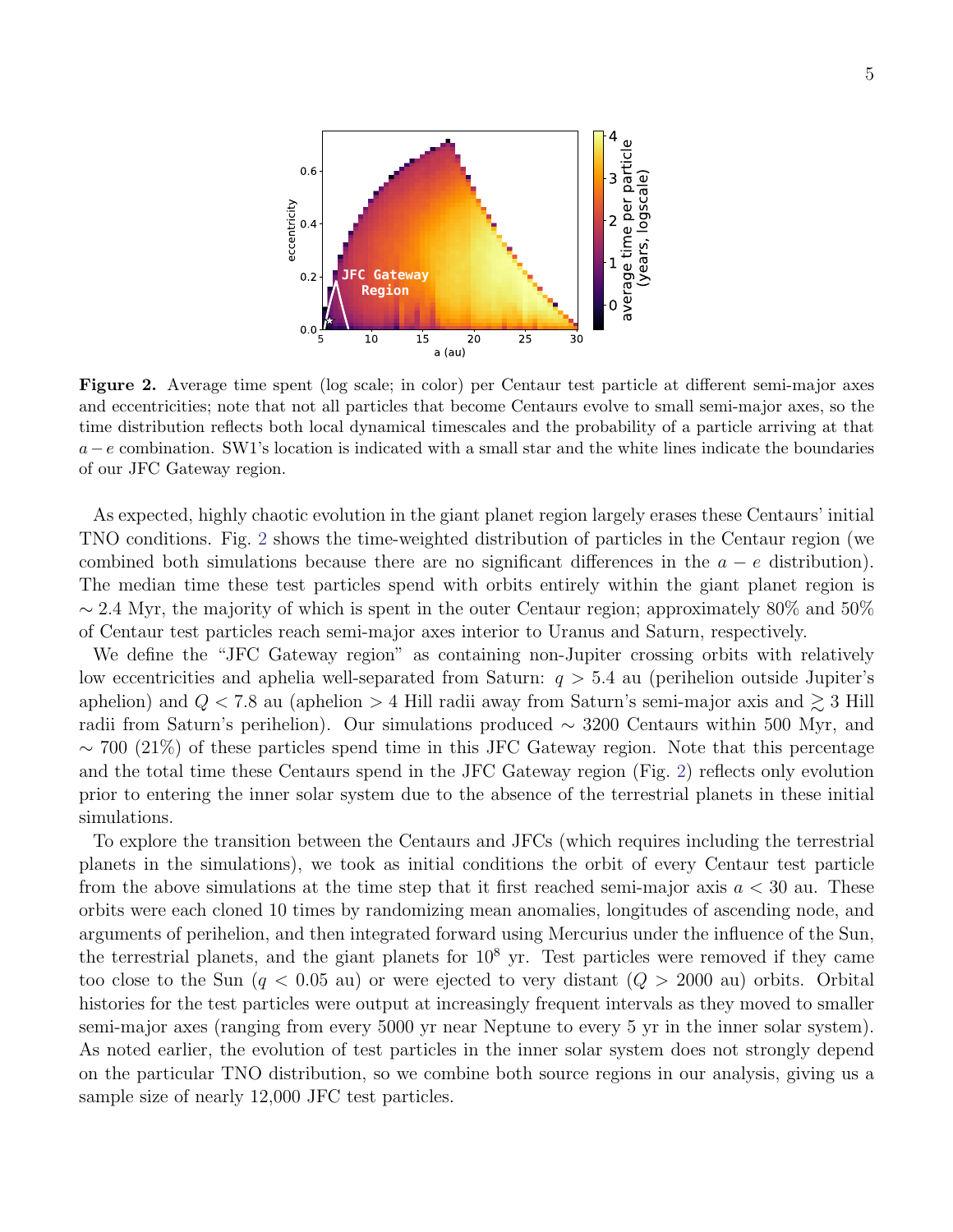| All test particles                                     |            |           |                                      |
|--------------------------------------------------------|------------|-----------|--------------------------------------|
|                                                        |            | no fading | BW <sub>15</sub> fading              |
| $#$ JFCs generated                                     |            | 11792     | 11792                                |
| $#$ JFCs passing through JFC Gateway phase             |            | 8465      | 7817                                 |
| Median time spent in JFC Gateway phase (yr)            |            | 1750      | 425                                  |
| Average time spent in JFC Gateway phase (yr)           |            | 8000      | 1675                                 |
| Particles having a JFC Gateway phase prior to reaching |            |           |                                      |
| Perihelion distance                                    | Percentage |           | $t_{median}$ (yr) $t_{average}$ (yr) |
| $q < 4$ au                                             | 38\%       | 625       | 4050                                 |
| $q < 3.5$ au                                           | 44\%       | 650       | 3950                                 |
| $q < 3$ au                                             | 49\%       | 700       | 3925                                 |

<span id="page-5-0"></span>Table 1. Summary of simulation results ([q-Q] definition for JFCs)

NOTE—The 'no fading' columns in the top portion of the table reflect purely gravitational evolution in the simulations. The 'BW15 fading' column reflects those same simulations with [Brasser & Wang](#page-10-8) [\(2015\)](#page-10-8) empirical fading law applied as a weighting factor for each particle. The bottom portion of the table details the relative timing of the JFC gateway phase. For example, 38% of JFCs visit the Gateway before reaching  $q < 4$  au, with a median residence time of 625 yr prior to reaching  $q < 4$  au.

# 3. RESULTS AND IMPLICATIONS

Table [1](#page-5-0) summarizes our simulation results for the transition between the Centaurs and the JFCs, including how many JFC test particles spend time in the JFC Gateway region, their median and average residency time there, and the relative timing of Gateway occupancy. Accounting for only gravitational evolution (we consider the effects of fading in Sec. [3.1\)](#page-5-1), we find that 72% of all JFCs spend some time in the Gateway region. The median time spent in this region is 1700 yr; nearly half of all JFCs that evolve to  $q < 3$  au (where water outgassing becomes a dominant activity driver) will spend time (median: 700 yr) in this Gateway region before reaching these small heliocentric distances. Tracking all test particles that pass through the Gateway, we find that 77% of these particles are classified as JFCs at some point in the simulation. Fig. [3](#page-6-0) shows the time-weighted orbital distribution of all our JFC test particles.

#### 3.1. Evolving back and forth between the Centaurs and JFCs

<span id="page-5-1"></span>Gravitational perturbations can evolve JFC nuclei back into the Centaur population, complicating our characterization of the Gateway region and comparisons between our dynamical study and observations of JFCs and Centaurs. For example, simulations of only the initial Centaur evolution (Sec. [2,](#page-3-0) Fig. [2\)](#page-4-0), indicate 21% of Centaurs enter the JFC Gateway region. However, in our full simulations of inner and outer solar system orbital evolution (Fig. [3\)](#page-6-0), this increases to  $\sim 30\%$ .

Some of the test particles in the JFC Gateway region arrive there after being at small heliocentric distances (see Table [1\)](#page-5-0). In the real solar system, this would require comet nuclei to survive the thermal environment of its residency in the inner solar system where surface and near-surface volatile material (e.g. water ice) is heated and can quickly sublimate and trigger mass loss (e.g. [Meech & Svoren](#page-11-25) [2004;](#page-11-25) [Guilbert-Lepoutre et al.](#page-11-12) [2015\)](#page-11-12). In addition to sublimation, other mechanisms can affect the physical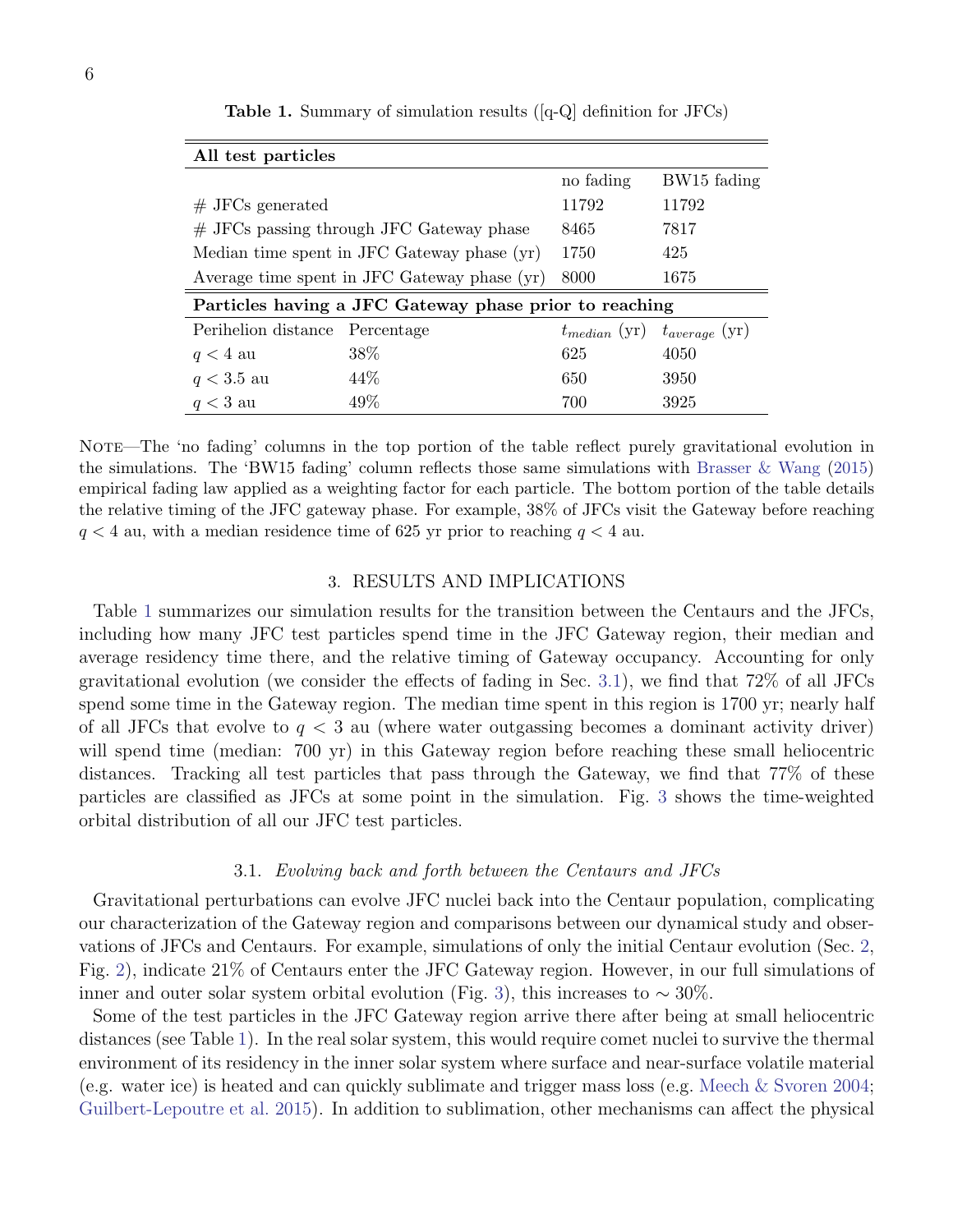

<span id="page-6-0"></span>Figure 3. Time-weighted orbital distribution of JFC test particles from our full simulations (using our [q,Q]-JFC definition to select JFCs). Left panels: purely dynamical evolution, no fading law applied. **Right panels:** particles are weighted according to the [Brasser & Wang](#page-10-8) [\(2015\)](#page-10-8) fading law (Section [3.1\)](#page-5-1). The top panels show aphelion vs. perihelion distributions near the transition between Centaurs and JFCs, with the JFC region denoted by the dashed blue line and the Gateway region denoted by the dashed white line. The bottom panels show inclination vs. semi-major axis. In each panel the white star denotes SW1's location. It is clear that fading decreases the amount of time JFCs spend at small perihelion distances and large inclinations. JFCs that fade also spend less time in the JFC Gateway region because fading limits their ability to revisit the region after spending time as inner solar system JFCs.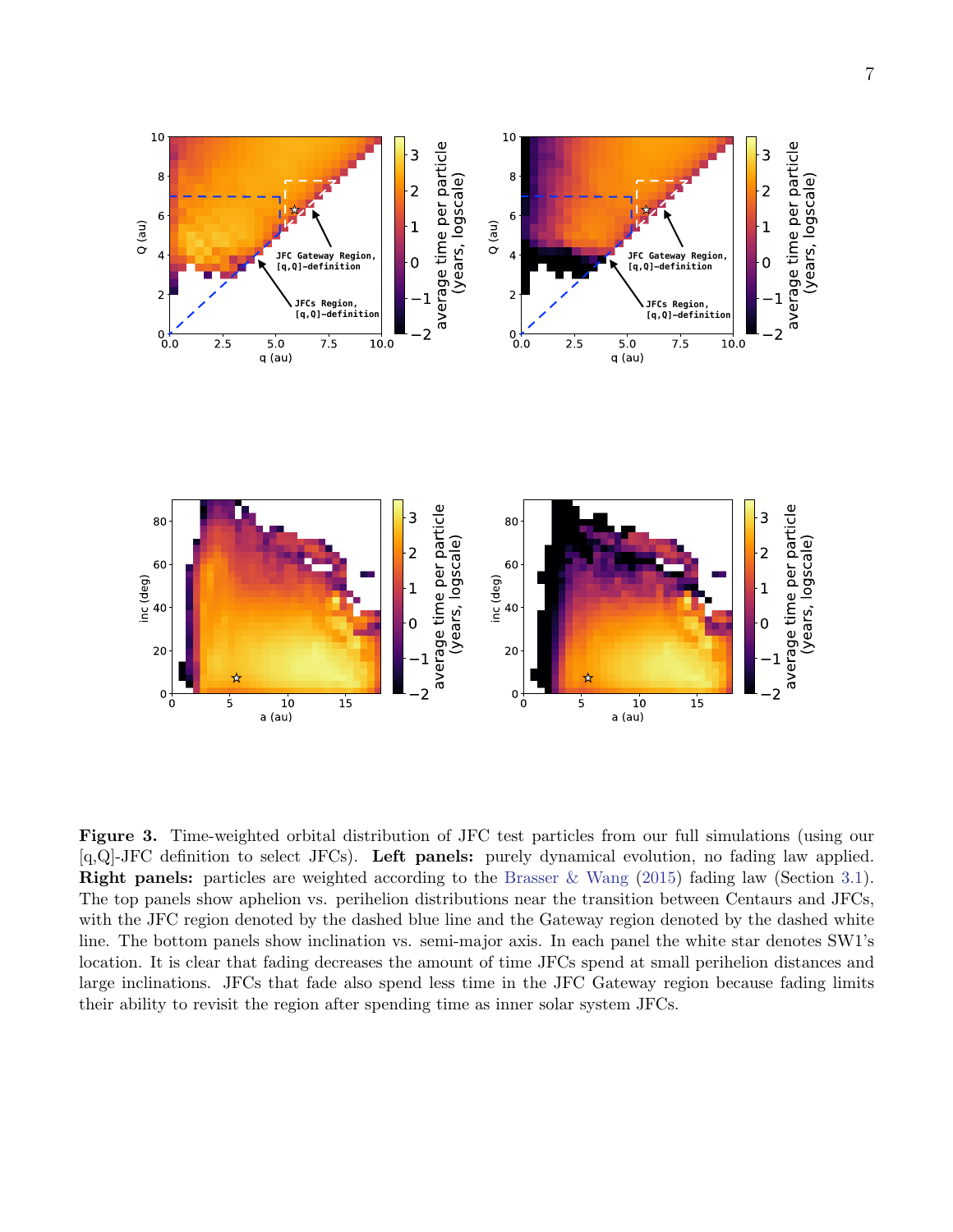8

evolution of comet nuclei, such as lag deposit insulation that quenches activity (e.g. [Prialnik et al.](#page-11-11) [2004\)](#page-11-11), sublimative torques that can spin up nuclei and trigger mass wasting or splitting (e.g. [Steckloff](#page-11-26) [& Jacobson](#page-11-26) [2016;](#page-11-26) [Steckloff & Samarasinha](#page-11-27) [2018\)](#page-11-27), and localized erosion that can induce mass loss (e.g. [Vincent et al.](#page-11-28) [2017\)](#page-11-28). Thus, over time nuclei can be removed from the comet population.

We must account for such physical processing in our simulated population statistics. The exact physical evolution for any particular comet is complicated and stochastic. However, the physical processing of an ensemble of objects can be approximated using a "fading law", which describes the typical behavior of comet nuclei based on fits to observed trends.

There are different ways to construct a JFC fading law, depending on what mechanisms are considered most prominent (e.g., [Chen & Jewitt](#page-10-9) [1994;](#page-10-9) [Boehnhardt](#page-10-10) [2004;](#page-10-10) [Samarasinha](#page-11-29) [2007;](#page-11-29) [Belton](#page-10-11) [2015\)](#page-10-11). For our purposes, we chose the [Brasser & Wang](#page-10-8)  $(2015)$  implementation, which is derived from a large set of dynamical simulations fitted to the observed JFC population. Their best-fit result is a delayed power law that describes how the visibility  $\phi_m$  of a comet is reduced over time as a function of the number of perihelion passages m it experiences with  $q < 2.5$  au:

$$
\phi_m \propto (M^2 + m^2)^{-k/2},\tag{1}
$$

where  $k \sim 1.4$  and  $M = 40$ . [Brasser & Wang](#page-10-8) [\(2015\)](#page-10-8) analysis included comets with diameters down to 2.3 km. This size limit is sufficient for our purposes, as it is about half the diameter of the smallest estimate for an observed object in the Gateway region (Sec. [1\)](#page-0-2). Comet nuclei size distributions for smaller sizes are currently poorly constrained and incomplete [\(Snodgrass et al.](#page-11-30) [2011;](#page-11-30) Fernández et al. [2013;](#page-10-12) [Bauer et al.](#page-10-5) [2017\)](#page-10-5), and the fragmentation rate at such small sizes is likely very high (see [Belton](#page-10-11) [2015\)](#page-10-11).

To apply this fading law to our simulations, we use  $\phi_m$  to weight each test particle in the analysis of the time-averaged population. With this fading law, we still find that the majority of JFCs (66%) spend time in the Gateway region. The median total time in the Gateway region drops from 1750 yr to 425 yr (Table [1\)](#page-5-0), because JFCs reaching low perihelion distances tend to fade before moving back out into this region. Fig. [3](#page-6-0) shows the time-weighted distributions of our JFC test particles with and without this fading law. In particular, the inclination vs. semi-major axis distribution highlights why fading laws are typically implemented. Purely dynamical interactions with the planets tend to increase orbital inclinations as test particles spend more time in the inner solar system, making their distribution inconsistent with the lower observed inclinations in the real solar system (see, e.g., Nesvorný et al. [2017\)](#page-11-31); fading limits particle lifetimes and thus limits their inclinations.

### 3.2. Expected occupancy of the JFC Gateway region

<span id="page-7-0"></span>The presence of this Gateway region, through which the majority of JFCs pass, provides a testable connection between the observed JFC and Centaur populations. We can estimate the time-averaged number of objects currently residing in this region beyond Jupiter at different sizes as a check on the validity of our dynamical model. To do this, we employ a Centaur size distribution function based on the observed cratering record in the Pluto-Charon system [\(Singer et al.](#page-11-32) [2019\)](#page-11-32), the observed size distribution function of JFCs with measured radii  $r > 4$  km [\(Snodgrass et al.](#page-11-30) [2011\)](#page-11-30), and the fragment size fit for  $C/1999$  S4 (LINEAR) following its total breakup (Mäkinen et al. [2001\)](#page-11-33). From these studies, we obtain a power-law size distribution for the Centaurs:

$$
dN_r = -k\alpha r^{-(\alpha+1)}dr,\t\t(2)
$$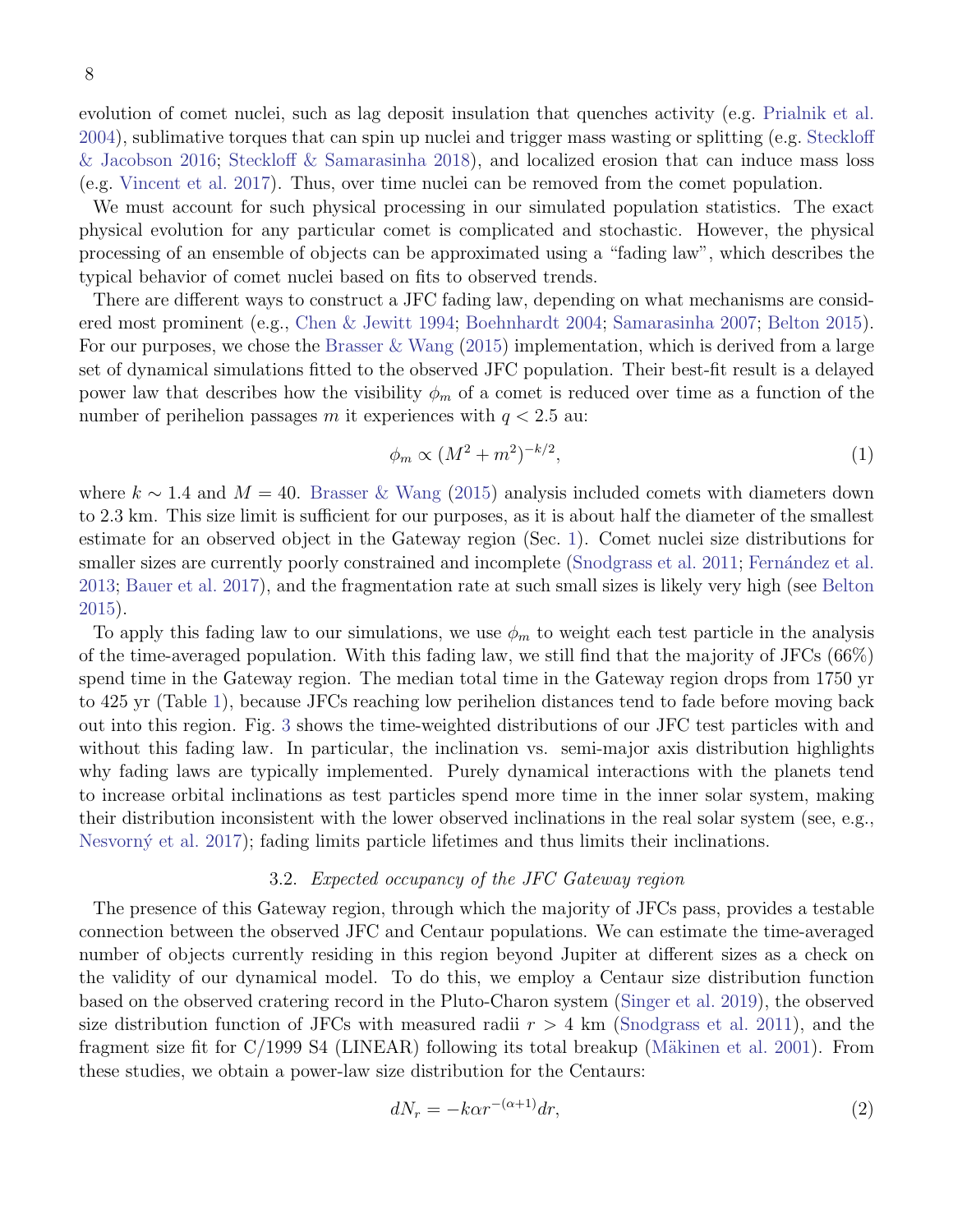where  $\alpha = 3$  and  $k = 6.5 \times 10^6$ . This predicts ~ 50 Centaurs with  $r > 50$  km, which is in reasonable agreement with the estimated intrinsic Centaur population at these sizes. [Lawler et al.](#page-11-23) [\(2018\)](#page-11-23) estimates there are  $110^{+60}_{-40}$  Centaurs with  $H_r < 8.66$ . Assuming an albedo range of 4-12% (e.g., [Bauer et al.](#page-10-4) [2013\)](#page-10-4), this translates to  $\sim 40^{+20}_{-15}$  to  $110^{+60}_{-40}$  Centaurs with  $r > 50$  km. Integrating over all radii  $r > 1$  km, we obtain a total Centaur population of  $6.5 \times 10^6$ , which is consistent with previous estimates [\(Sheppard et al.](#page-11-3) [2000\)](#page-11-3).

The expected time-averaged occupancy of the Gateway region for specific size ranges is obtained by multiplying the integrated size distribution by our derived values of: the percentage of all Centaurs that enter the Gateway region (30%, including JFCs re-entering the Centaur population); the ratio of the median residency time in the Gateway (Table [1,](#page-5-0) depends on fading) to the median dynamical lifetime in the Centaur region  $(2.6 \times 10^6 \text{ yr}, \text{Sec. 2})$ . If we consider the size range of the four objects observed to be in the Gateway  $(2 < r < 32 \text{ km})$ , the expected occupancy rate from our model ranges from  $\sim 5$  (with fading) to  $\sim 20$  (without fading) objects, consistent with observations. Objects as large or larger than SW1 (radius estimated to be 23 < r < 32 km; [Bauer et al.](#page-10-4) [2013;](#page-10-4) [Schambeau](#page-11-16) [2018\)](#page-11-16) are significantly less likely, with an expected occupancy rate ranging from 0.02 (with fading) to 0.085 (without fading). That makes large objects in the Gateway region rare enough on the  $\sim 10^4$  year timescale of human civilization that SW1 is likely the first such object to enter the Gateway in recorded history.

An interesting prediction from our model is the large expected occupancy rate in the Gateway region for Centaurs with  $r > 1$  km, ranging from  $\sim 300$  (with fading) to  $\sim 1000$  (without fading). Such a large instantaneous population would experience very close encounters with Jupiter. This may explain the impact frequency of events such as Shoemaker–Levy 9 (1993) and the later, serendipitous impact detection in 2009 (Sánchez-Lavega et al. [2010;](#page-11-34) [Hueso et al.](#page-11-35) [2013\)](#page-11-35).

# 3.3. Implications for SW1

SW1 falls into the category of objects that are large enough to be relatively unaffected by physical fading mechanisms (e.g. [Belton](#page-10-11) [2015\)](#page-10-11). These larger objects are thus more likely than small objects to revisit the Gateway region after spending time at low perihelion distances. Here we discuss SW1's activity characteristics and likely orbital history in this context.

Due to its close proximity to Jupiter, SW1's orbit evolves significantly on short timescales. Fig. [4](#page-9-0) shows the recent past and near future evolution of SW1.<sup>[2](#page-8-0)</sup> Currently, SW1's orbit undergoes semimajor axis and eccentricity changes when it comes to conjunction with Jupiter every  $\sim$  50 yr. Its present-day, very-low-eccentricity orbit ( $e = 0.043$ ) was established after a 1975 conjunction and will continue until a 2038 Jupiter conjunction nearly doubles its eccentricity and pushes its semi-major axis out to its current aphelion, causing SW1 to experience much wider variations in solar heating. It will be interesting to see whether this new orbit affects its level of activity and cycle of outbursts.

As Fig. [4](#page-9-0) shows, the backward integrations reproduce SW1's observed orbit more than 100 yr  $ago<sup>3</sup>$  $ago<sup>3</sup>$  $ago<sup>3</sup>$ , providing a lower bound on how long from the present epoch the integrations (which neglect non-gravitational forces) reliably predict SW1's orbit. Integration of many clones of SW1 (within its orbital uncertainties) indicate that SW1 can be tracked back approximately ∼ 700 yr before the clones diverge as a result of chaos and a particularly strong Jupiter encounter.

<span id="page-8-0"></span><sup>&</sup>lt;sup>2</sup> We take the Jan 2010 orbit fit and uncertainties from JPL Horizons [\(Giorgini et al.](#page-10-13) [1996\)](#page-10-13) as our initial conditions.

<span id="page-8-1"></span><sup>3</sup> The minor planet center orbit fit for the epoch 1908 October 26.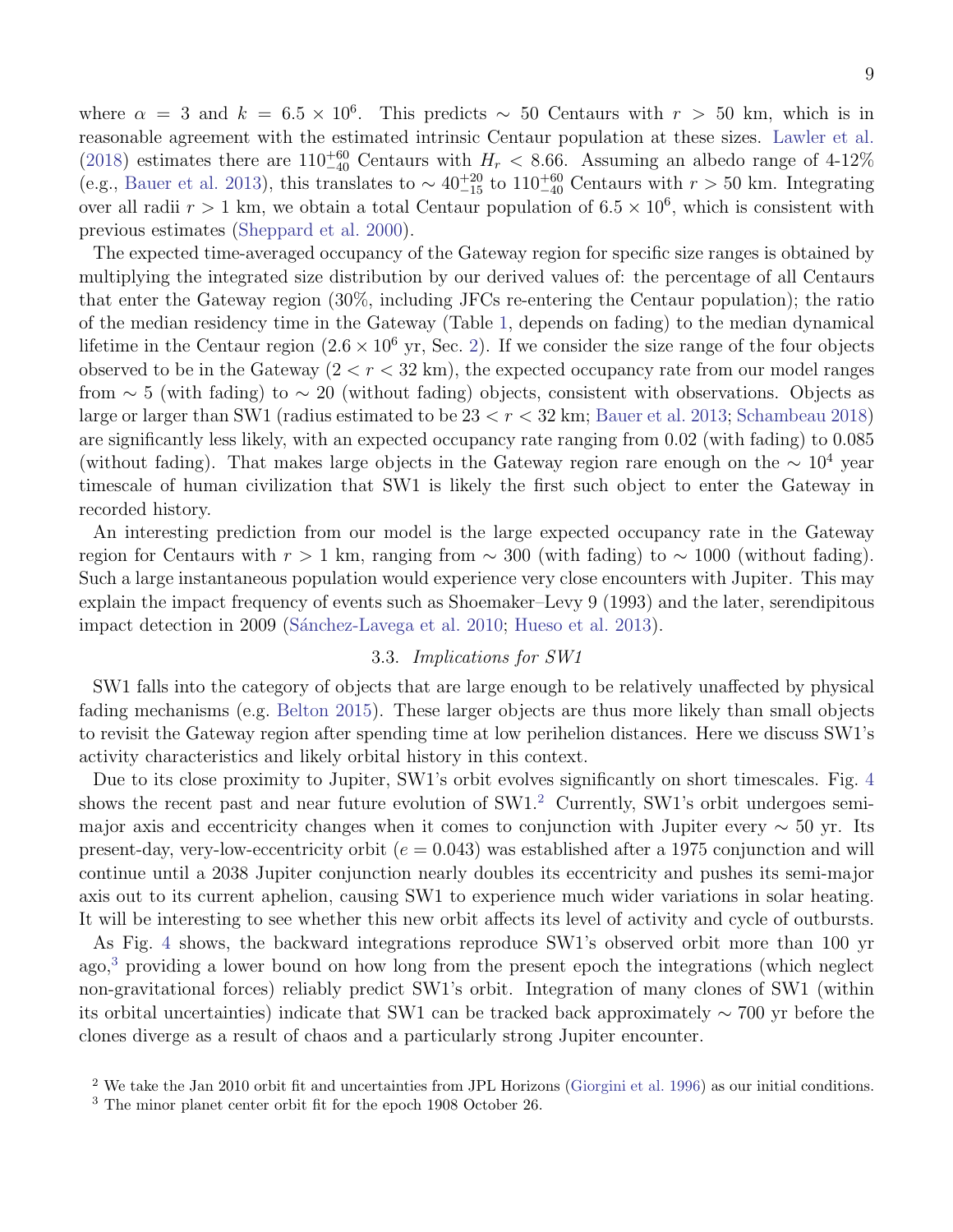

<span id="page-9-0"></span>**Figure 4.** Short-term orbital evolution of SW1's semi-major axis a (black line), perihelion  $q$  (gold line), and aphelion Q (blue line). The dashed horizontal lines denote our JFC Gateway region. SW1's orbit significantly changed due to a Jupiter conjunction in 1975, and it will change again soon in 2038 due to another conjunction with Jupiter. The stars show SW1's observed orbits in 2019 and in 1908.

From these calculations, we can only conclusively say that SW1 has spent at least a few hundred years in the JFC Gateway region. We note that SW1's current low inclination  $(\sim 10^{\circ})$  is suggestive of it not having spent significant time in the inner solar system (see bottom panels of Fig. [3\)](#page-6-0). SW1's clones can be integrated forward for several hundred years before their evolution diverges. Further into the future we have only a statistical description of SW1's evolution: in the next  $10^4$  yr, it has a ∼ 65% chance of becoming a JFC (using our [q-Q]-definition).

We note that based on SW1's size and activity pattern (somewhat similar to Hale–Bopp, see [Wierzchos et al.](#page-11-36) [2017;](#page-11-36) [Womack et al.](#page-11-10) [2017\)](#page-11-10), were it to enter the JFC population it would be the largest short-period comet ever recorded and most likely the brightest short- or long-period comet ever seen. We have no historical record of such an apparition and no object close to SW1's size is recorded in the observed short- or long-period comet populations. This implies that Centaur-to-JFC transitions in this size range are rare on the timescale of human civilization and occur with a frequency smaller than the dynamical lifetime of the typical JFC. Interestingly, our dynamical model (Table [1;](#page-5-0) Section [3.2\)](#page-7-0) supports this conclusion, without setting SW1's observability or active state as imposed constraints.

While SW1's exact long-term orbital history is unknown, we can say that it is more consistent with it being a new visitor to the Gateway region, rather than a return visitor that had ever spent any significant time in the inner solar system. This conclusion is supported by SW1's current lowinclination orbit  $(<10°)$ , high activity levels comparable to dynamically new long-period comets at the same heliocentric distance, and the lack of a historical record of a short-period "super-comet".

## 4. CONCLUSIONS

Our dynamical study of the transition between Centaurs and JFCs, motivated by the intriguing properties of SW1, enabled us to identify and characterize an important orbital niche – a Gateway to/from the JFC population. This region of low-eccentricity orbits just exterior to Jupiter ( $q > 5.4$  au,  $Q < 7.8$  au) is currently populated by four known objects, of which SW1 is the most prominent in terms of size, activity, and observational record.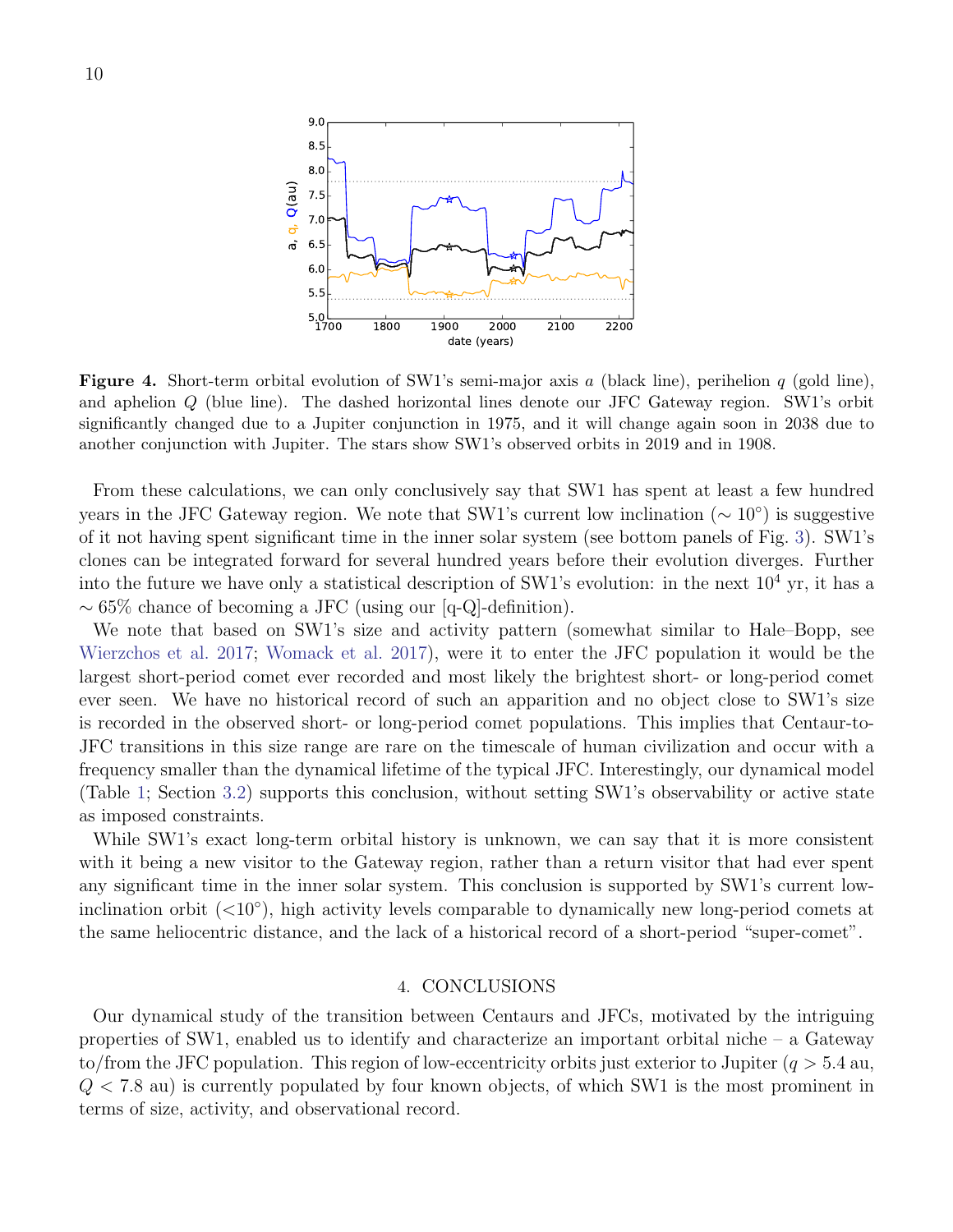Our dynamical models reveal that the vast majority of objects (77%) in this Gateway region will become or have already been JFCs, and the majority of JFCs (66-72%, depending on fading) pass through this Gateway. Approximately half of all JFCs will pass through this Gateway region before experiencing significant water-driven sublimation  $(q<3 \text{ au})$ .

The dynamical importance of the JFC Gateway region in which SW1 resides places its activity behavior in much clearer context as a transition between other kinds of active objects in the outer solar system. This can serve as a complimentary dynamical framework for studies of outer solar system activity and surface color distributions (e.g. [Jewitt](#page-11-1) [2009,](#page-11-1) [2015\)](#page-11-37). In this context, SW1's active state, likely driven by a non-water–ice sublimation process, is probably typical of the early significant evolutionary processing of objects that subsequently become JFCs.

Our identified Gateway region is an important, albeit brief, stage of orbital, and thus likely physical, evolution that appears exceptionally common for Centaurs to pass through. It deserves additional studies in both modeling and observational capacities to better understand the physical processing of nuclei surfaces and sub-surfaces as objects transition in and out of the Gateway region and better constrain the number and size of such objects. While the pathway SW1 is taking is very common, its short-lived nature means it is rare for an object as large as SW1 to be present at any given epoch. This adds to the motivation for studies of SW1 in particular.

An allocation of computer time from the UA Research Computing High Performance Computing (HPC) at the University of Arizona is gratefully acknowledged. G.S. acknowledges support from NSF grant 1615917 and NASA award 80NSSC18K0497. K.V. acknowledges support from NASA grants NNX15AH59G and 80NSSC19K0785 and NSF grant AST-1824869. J.S. acknowledges support from NSF grant 1910275 and NASA award 80NSSC18K0497. M.W. acknowledge support from NSF grant 1615917. The authors acknowledge useful conversations with Y.R. Fernandez and suggestions from the referee.

# REFERENCES

- <span id="page-10-4"></span>Bauer, J. M., Grav, T., Blauvelt, E., et al. 2013, The Astrophysical Journal, 773, 22 Bauer, J. M., Grav, T., Fernández, Y. R., et al.
- <span id="page-10-5"></span>2017, The Astronomical Journal, 154, 53
- <span id="page-10-11"></span>Belton, M. J. S. 2015, Icarus, 245, 87
- <span id="page-10-10"></span>Boehnhardt, H. 2004, in Comets II, ed. M. C. Festou, H. U. Keller, & H. A. Weaver (Tucson: The University of Arizona Press), 301–316
- <span id="page-10-8"></span>Brasser, R., & Wang, J. H. 2015, A&A, 573, A102
- <span id="page-10-9"></span>Chen, J., & Jewitt, D. 1994, Icarus, 108, 265
- <span id="page-10-6"></span>Crovisier, J., Biver, N., Bockelee-Morvan, D., et al. 1995, Icarus, 115, 213
- <span id="page-10-1"></span>Di Sisto, R. P., & Brunini, A. 2007, Icarus, 190, 224
- <span id="page-10-2"></span>Dones, L., Brasser, Ramon, K. N., & Rickman, H. 2015, SSRv, 197, 191
- <span id="page-10-0"></span>Duncan, M., Levison, H., & Dones, L. 2004, in Comets II, ed. M. C. Festou, H. U. Keller, & H. A. Weaver (Tucson: The University of Arizona Press), 193–204
- <span id="page-10-3"></span>Fernández, J. A., Helal, M., & Gallardo, T. 2018, Planet. Space Sci., 158, 6
- <span id="page-10-12"></span>Fernández, Y. R., Kelley, M. S., Lamy, P. L., et al. 2013, Icarus, 226, 1138
- <span id="page-10-7"></span>Festou, M. C., Gunnarsson, M., Rickman, H., Winnberg, A., & Tancredi, G. 2001, Icarus, 150, 140
- <span id="page-10-13"></span>Giorgini, J. D., Yeomans, D. K., Chamberlin, A. B., et al. 1996, BAAS, 28, 1158